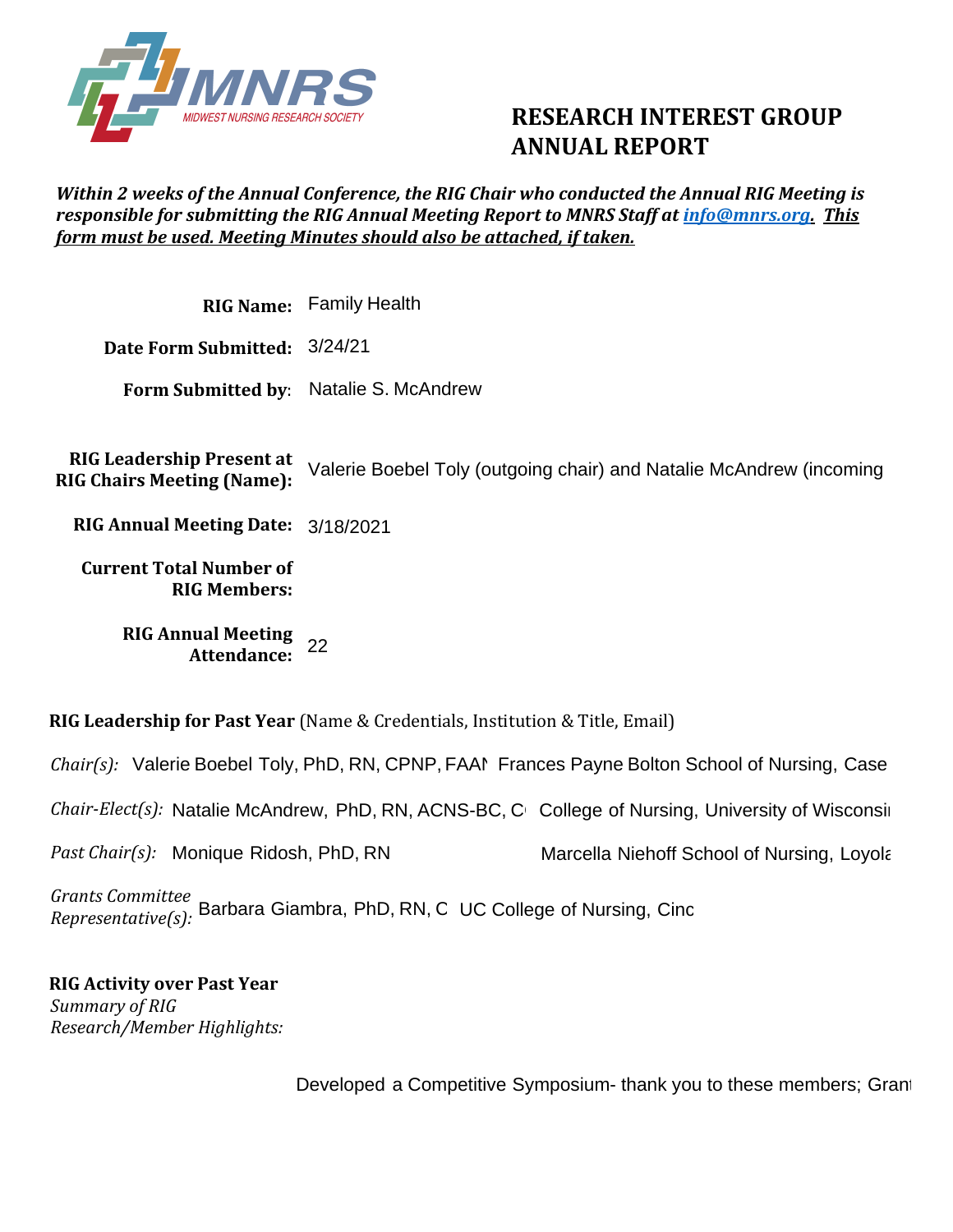*Summary of Symposium Activities:*  Competitive Symposium: "The Impact of Diversity on Family Health and Resear

*Summary of RIG Award Activities:* 

Dr. Grant Pignatiello - Early Investigator Award; Dr. Andrea Cohee, Mic-

*Summary of Additional RIG Activities, as applicable:*

Will attempt to re-energize spotlights on our members.

## **MNRS Charges of the Strategic Plan**

*How does this RIG support Research & Implementation? (i.e. symposia, newsletters:* We send out monthly communications; will be using new platform for  $\epsilon$ 

*How does the RIG support a diverse membership (i.e. DNP, students, other new members, retainment, practice partners)?: How has your RIG worked to increase RIG membership and communications? (newsletter, website, communication reps, Groupsite and Listserv): How are your supporting the MNRS goal of member engagement? (ex. Awards, symposia, mentoring, involvement, Groupsite activity/discussions/media/file sharing):* We sent out a call for a DNP award this year but no applicants so will invitation of  $\mathbb{R}$ . Networking informally - again, will attempt to get more students to join We will submit for another competitive symposium; use Networking set

**Planned RIG Leadership for Upcoming Year** (Name & Credentials, Institution & Title, Email) Chair(s): Natalie McAndrew, PhD, RN, ACNS-BC, C( College of Nursing, University of Wisconsin-Milw *Chair-Elect(s):*  Past Chair(s): Valerie Boebel Toly, PhD, RN, CPNP, FAAN Frances Payne Bolton School of Nursing, Case College of Nursing, The Ohio State University